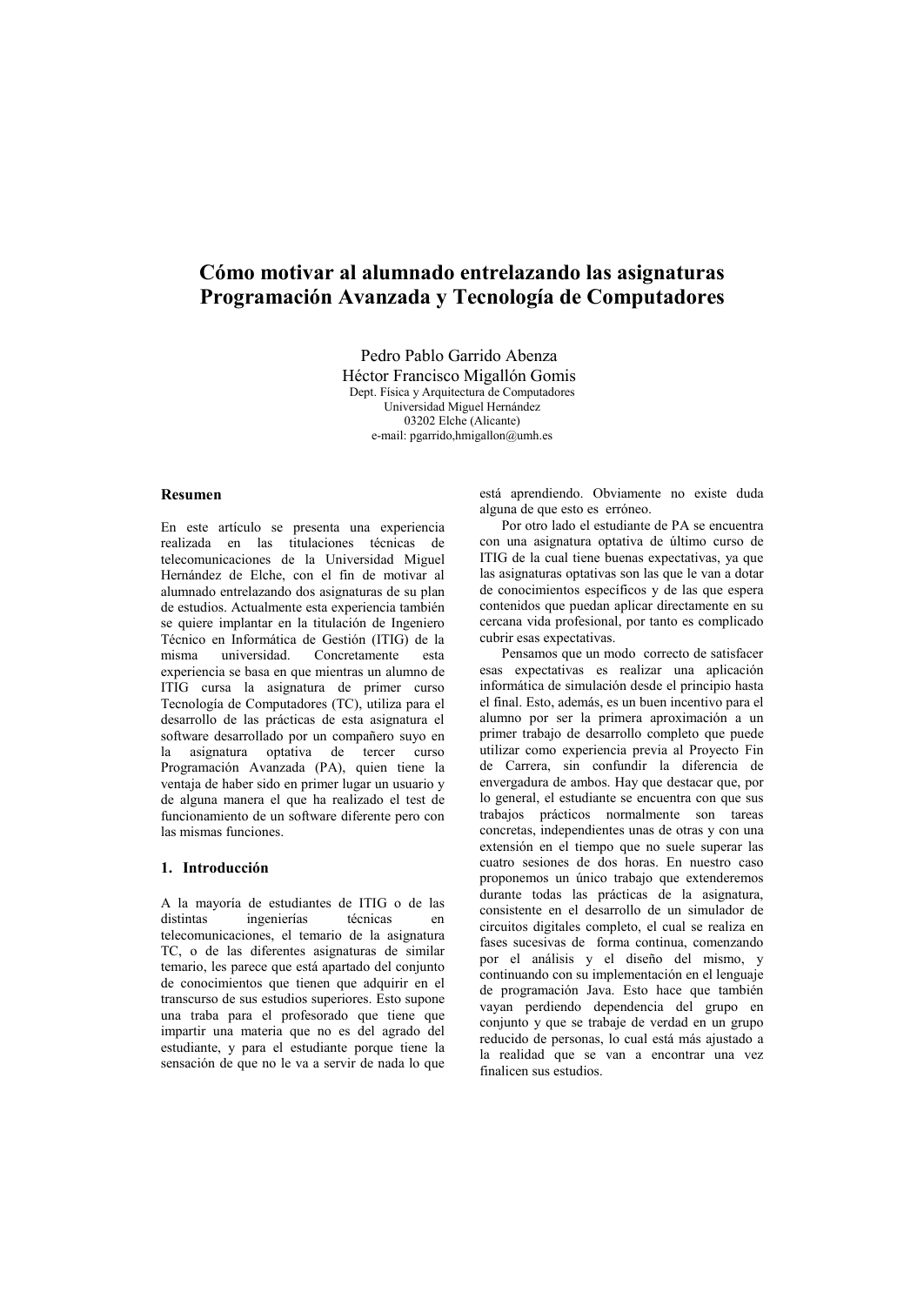# 2. Descripción de la asignatura "Tecnología de Computadores"

La asignatura TC [1], [2] basa su contenido en el estudio de:

- Sistemas de representación numéricos.  $\bullet$
- Funciones lógicas.
- Circuitos combinacionales
- Circuitos secuenciales.

Tanto los sistemas de representación numérica como las funciones lógicas no suponen ningún problema ni en su docencia ni en la predisposición del alumnado, que considera que esta parte sí es necesaria como base para las asignaturas de programación. De hecho las prácticas de la asignatura sí usan el contenido de esta primera parte de la asignatura pero no es necesario el refuerzo de dicha parte con sesiones prácticas específicas. Sin embargo, tanto la parte<br>correspondiente a circuitos combinacionales. como la de circuitos secuenciales, es más difícil atraer la atención y la curiosidad del alumnado. Esto se debe a diversos motivos. El fundamental es que el estudiante considera que no le aporta nada, y en segundo lugar, que es poco tangible para él. Todo esto, unido a lo expresado anteriormente, nos lleva a utilizar todas las sesiones prácticas para desarrollar esta parte del temario de la asignatura.

## 3. Descripción de la asignatura "Programación Avanzada"

La asignatura PA basa su contenido en el estudio de un lenguaje de programación avanzado como es JAVA [3]. Si nos centramos en las características de la titulación de ITIG antes de llegar a cursar esta asignatura se han adquirido los conocimientos básicos de programación en la asignatura Fundamentos de Programación (FP). donde han trabajado con el lenguaje C, viendo prácticamente la totalidad de sus características y prestaciones. La asignatura FP se imparte en primer curso. Posteriormente, en la asignatura de Estructura de Datos (ED) de segundo curso, se refuerzan los conocimientos de C y se entra a estudiar nociones de Programación Orientada a Objetos (POO) trabajando con C++. El estudio de la POO [4] es muy importante para el desarrollo de la asignatura de PA, ya que permite dedicarnos de pleno a las características avanzadas del lenguaje JAVA. Así pues, el temario de la asignatura lo distribuiremos en los siguientes temas o unidades didácticas:

- $\bullet$ Conceptos básicos del lenguaie JAVA.
- Programación Orientada a Obietos.
- Conceptos avanzados de programación.
- $\overline{\phantom{a}}$ Aplicaciones gráficas.
- Flujos de datos.
- Comunicaciones e Internet.

En el primer punto se presenta los elementos básicos del lenguaje Java, tales como las palabras clave y estructuras de control, muy similares a las del lenguaje C. En el segundo punto se hace un repaso de la POO de forma genérica, es decir, sin particularizar para ningún lenguaie concreto. Puesto que como va hemos adelantado el alumnado ya ha adquirido estos conocimientos, se puede basar el contenido de la asignatura en los conceptos avanzados del lenguaje, que son los necesarios para la realización completa del software de simulación.

# 4. La "no" relación entre ambas asignaturas

Aunque es evidente que ambas asignaturas no tienen ningún tipo de relación que las una en el temario, es posible establecer la comunicación entre ambas asignaturas.

El hecho de que existe una tendencia a la desaparición de las incompatibilidades entre asignaturas, debemos tener en cuenta este factor a la hora de relacionar asignaturas. Podemos generar un problema a determinados estudiantes que por motivos cualesquiera lleguen a PA sin haber superado TC. Por tanto ha de comunicarse a los alumnos, en el programa de la asignatura que es aconsejable haber superado la asignatura TC. No obstante, lejos de ser un obstáculo, esta relación podría producir el efecto contrario, esto es, el desarrollo de las prácticas de PA podría ayudar al alumno en el aprendizaje de TC.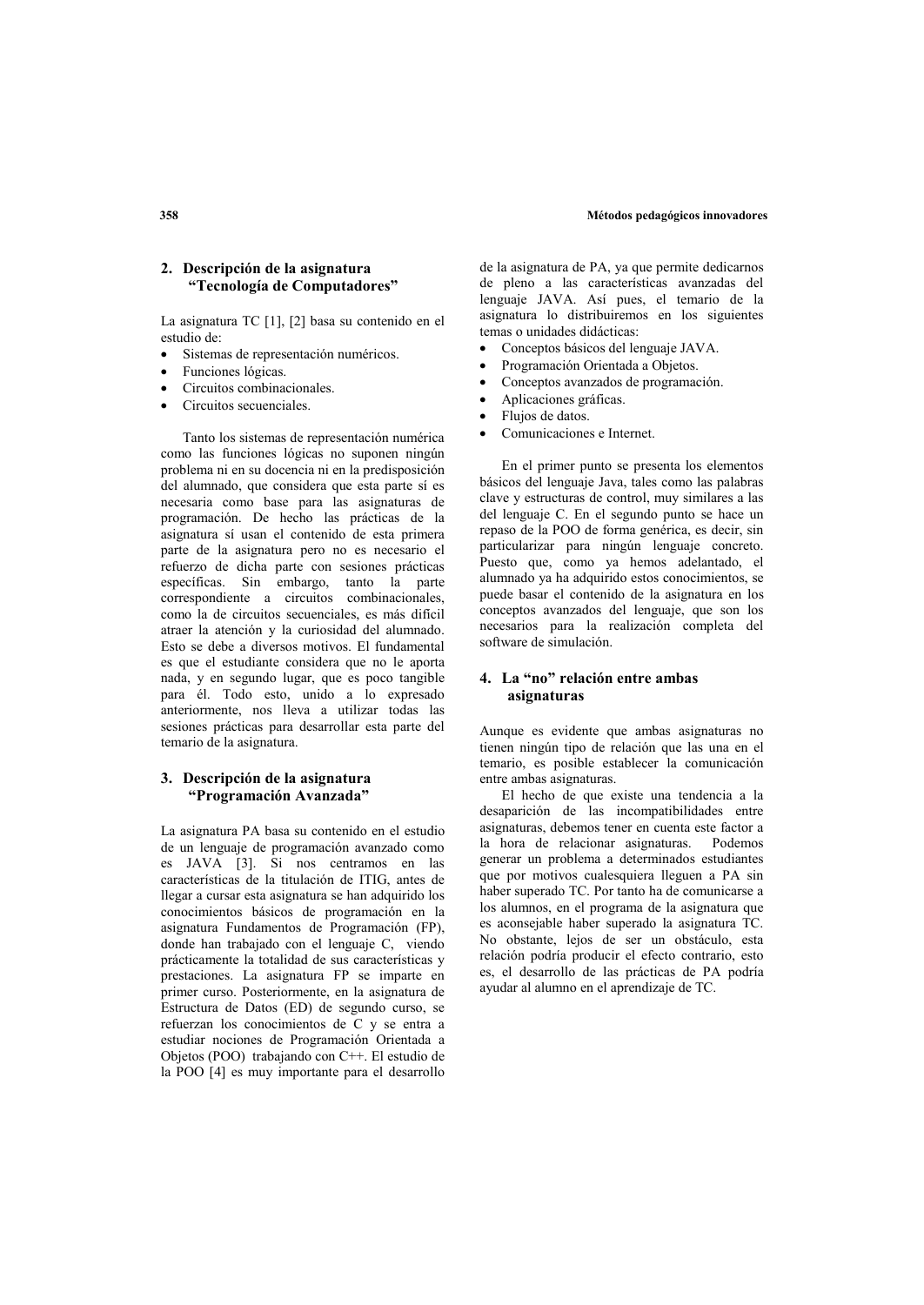## 5. Justificación de la experiencia

La finalidad de esta experiencia es la de que el alumnado encuentre motivaciones para estudiar y trabajar con interés en ambas asignaturas.

Se obtiene un doble beneficio. El primero de ellos con sobre los alumnos de TC. La experiencia que tenemos hasta el momento es que el estudiante de TC acoge con mayor agrado el software de simulación creado por sus compañeros -aunque sólo sea por ver de lo que serán capaces de hacer y mejorar- que cualquier otro software comercial o de libre distribución estándar. los cuales suelen incluir muchas más funciones de las necesarias, dificultando así las fases iniciales del aprendizaje. El segundo de los beneficios se obtiene con los alumnos de PA, que agradece el desarrollo de un trabajo con va determinada entidad, factor este muy importante en el desarrollo profesional del alumno.

Una característica importante a reseñar es que intentar motivar al alumnado en el desarrollo de TC se debe, en gran parte, a la inexistencia de laboratorios de electrónica en las titulaciones de informática, o la gran tasa de uso de éstos en las titulaciones de telecomunicaciones. Esta carencia, aunque es lógica, provoca que la asignatura TC tenga la problemática de que el alumnado no experimenta realmente con los circuitos integrados, y nunca llega a saber realmente como se trabajaría con ellos. El disponer de estos laboratorios sería un gran aporte para la asignatura TC. pero debe comprenderse que ésta sería una de las últimas prioridades para una universidad o escuela politécnica.

## 6. Motivación para el alumnado

Como hemos dicho, la finalidad de relacionar ambas asignaturas es motivar al alumnado. Esta motivación debemos llevarla a cabo en ambas asignaturas. Es decir, debemos intentar que, aunque una asignatura se apoye en la otra, exista motivación en ambas

Dicha motivación la llevamos a cabo para la asignatura TC por medio de las siguientes premisas:

• Cada estudiante utiliza una herramienta creada por un compañero suyo, por tanto, ya no se parte de la idea de que es un software prefecto, pudiendo encontrar, por tanto, posibles fallos. Esto le lleva a experimentar, analizar y comprobar la herramienta.

El conocer de primera mano, como usuario final de la aplicación, cuáles han sido los fallos o características no adecuadas de la herramienta, para más adelante utilizar los resultados de esta experimentación en el desarrollo de su propio simulador de circuitos digitales.

Y para la asignatura PA por medio de las siguientes premisas:

- · El saber que la herramienta que está realizando puede ser utilizada por un compañero suyo hace que intente desarrollar un software robusto para ponerle difícil a su compañero el encontrar los posibles fallos.
- Será la primera vez que se comience una aplicación y se finalice por completo, de modo que esta experiencia puede ser utilizada como medio de aprendizaje para la realización de proyectos o para iniciarse en todas las fases de las que debe constar un proyecto.

Por último, hay una motivación espontánea en los alumnos de ambas asignaturas, relacionada con un objetivo psicomotor establecido en su programa. Este objetivo, no es más que el de dar buen ejemplo por parte de los profesores, haciéndoles ver a los alumnos la capacidad que pueden llegar a alcanzar, así como hacerles ver las ventajas de desarrollar herramientas software propias, que aunque no sean tan perfectas y completas como otras herramientas comerciales estándar, aquellas están más personalizadas y se pueden mejorar constantemente.

## 7. Prácticas a realizar en TC

En la asignatura TC las prácticas consistirán en la experimentación con puertas lógicas y en el diseño, realización y comprobación de diferentes circuitos secuenciales y combinacionales. La realización de estos circuitos y la comprobación de los mismos, por las características de las titulaciones de informática y sus dotaciones de laboratorios (aulas de informática), han de desarrollarse necesariamente bajo un software de simulación. Con este software de simulación los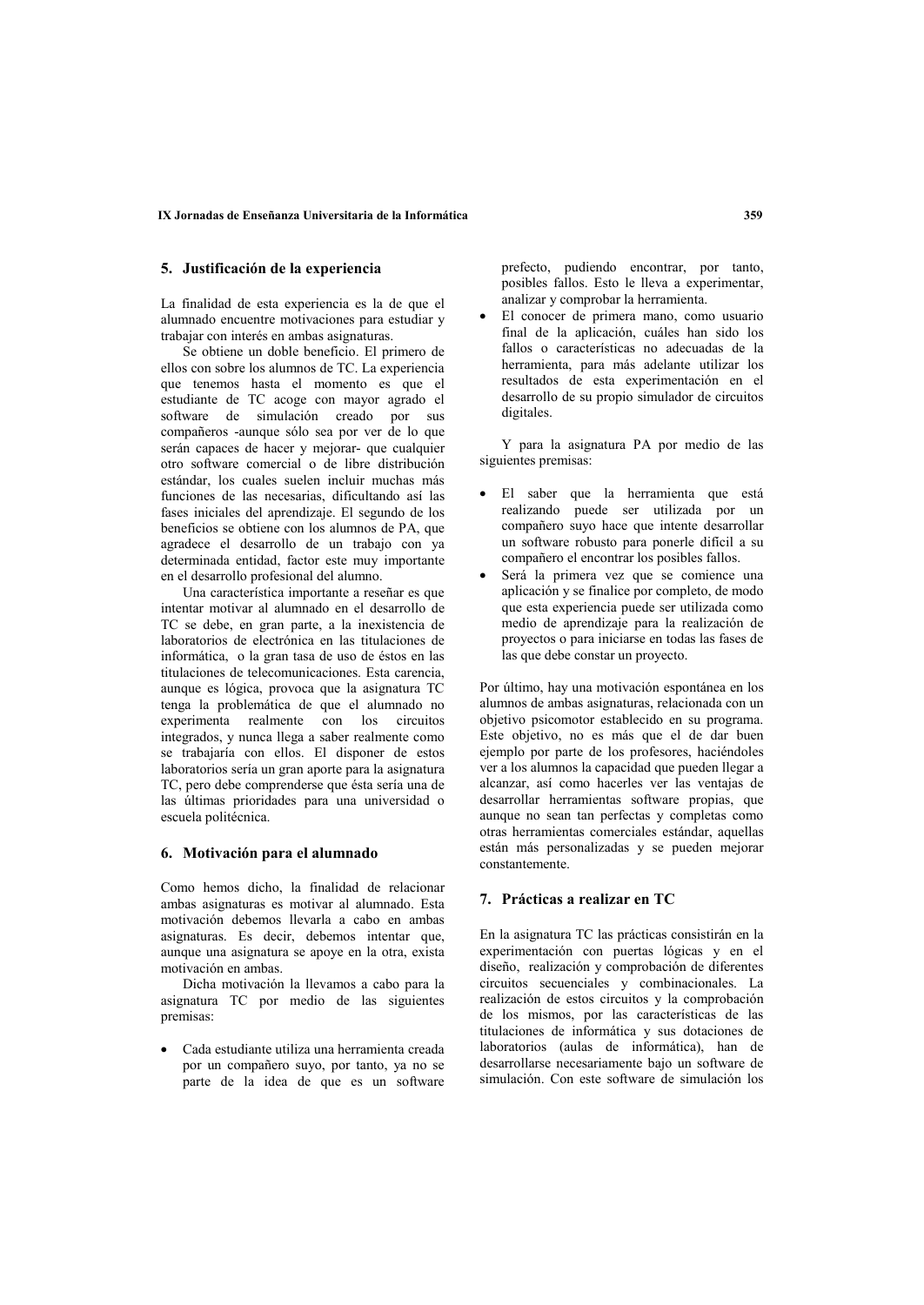alumnos manejarán todo tipo de puertas lógicas, realizarán sus circuitos y comprobarán el funcionamiento de los mismos.

En particular el simulador estará preparado para trabajar con:

- Puertas AND.
- Puertas OR.
- Puertas NAND
- Puertas NOR
- Puertas XOR
- Puerta NOT
- Entradas Digitales.
- Salidas Digitales.

Como el simulador con el que se trabaja no será ninguna versión que haya pasado un filtro de test la primera y segunda sesión de prácticas (4 horas) consistirán en poner a prueba dicho simulador, es decir, en hacerle un test de funcionamiento. Con esto conseguimos que se consoliden los conocimientos que se están adquiriendo en la asignatura, va que para poner en duda el funcionamiento del simulador, se debe dudar realmente de los resultados mostrados por éste. Se orientará cómo comenzar la fase de test, empezando por las funciones lógicas básicas con puertas lógicas de dos entradas, construyendo puertas básicas de más de dos entradas a partir de varias puertas básicas (comprobando su equivalencia), construyendo puertas no incluidas en el simulador.... Esto se realiza en la primera sesión de prácticas. Es necesario hacer constar que, aun siendo software diferente, sí existe una uniformidad en las tareas básicas, lo cual facilita la explicación común del software al conjunto del  $alumnado$ 

La segunda sesión se dedicará, a modo de reto o de juego, consistente, a la búsqueda del fallo. Debe ser cada estudiante el que se invente diferentes circuitos, el que los monte en el simulador, el que calcule cómo deben funcionar y el que compruebe si dicho funcionamiento real coincide con lo que había calculado.

Esta sesión debe acabar con la emisión, por parte de cada estudiante, de un informe con los fallos detectados, si es que los hubiere, de manera que para la siguiente sesión de prácticas se sepa si el simulador con el que debe trabajar es adecuado. o es más recomendable la utilización de la versión desarrollada por nosotros denominada Simulin Dicha versión no sólo ha sido testada por nosotros, sino que también lo ha sido por los

propios alumnos de TC, como cualquier otro simulador desarrollado por alumnos de PA. Además, dispone otras funciones que vamos añadiendo continuamente, con el objetivo de cubrir la totalidad del temario de TC. Por ejemplo. podemos mencionar módulos para realizar conversiones entre sistemas de numeración, simplificación de funciones mediante mapas de Karnaugh (K-Maps), etc. Se les ofrece esta versión para evitar que la carencia de confianza en el software perjudique el desarrollo de sus prácticas

Como se ha explicado, el inicio de trabajo con esta filosofía de reutilizar el software de otros compañeros, es completamente diferente al inicio con un software estándar, de modo que se incentiva el inicio de trabajo. Se constata que en las sesiones iniciales de prácticas la asistencia de alumnado es alta, y que es en este momento en el que hay que intentar motivarlos de tal modo que no desesperen, y para que continúen en el desarrollo completo de las prácticas. Con nuestra experiencia conseguimos disminuir el porcentaje de alumnado, que deja la asignatura para futuras convocatorias va en el inicio de la asignatura.

Según nuestra experiencia, los problemas encontrados por los alumnos se deben más a la utilización de los diferentes eventos de ratón y teclado, que a problemas de funcionamiento correcto del simulador.

Se tiene en cuenta que, el software desarrollado por los alumnos de PA que se distribuye al alumnado de TC para realizar sus prácticas, ha sido evaluado por el profesor o profesores responsables. En esa evaluación se debe de marcar el software que sí es válido para la realización de las prácticas de TC, descartando, así mismo, el software que no sea válido. Este último caso no implica el suspenso en la asignatura de PA, sino que por diferentes motivos, ya sea por no ser lo suficientemente robusto, dificultad en el uso, documentación de ayuda en línea pobre,... no se considera adecuado para el uso de sus compañeros. Aun no significando un suspenso si debe verse penalizado en la nota.

## 8. Práctica a realizar en PA

En la asignatura PA dedicaremos todo el tiempo asignado a laboratorio a realizar un entorno de simulación de circuitos digitales, incluyendo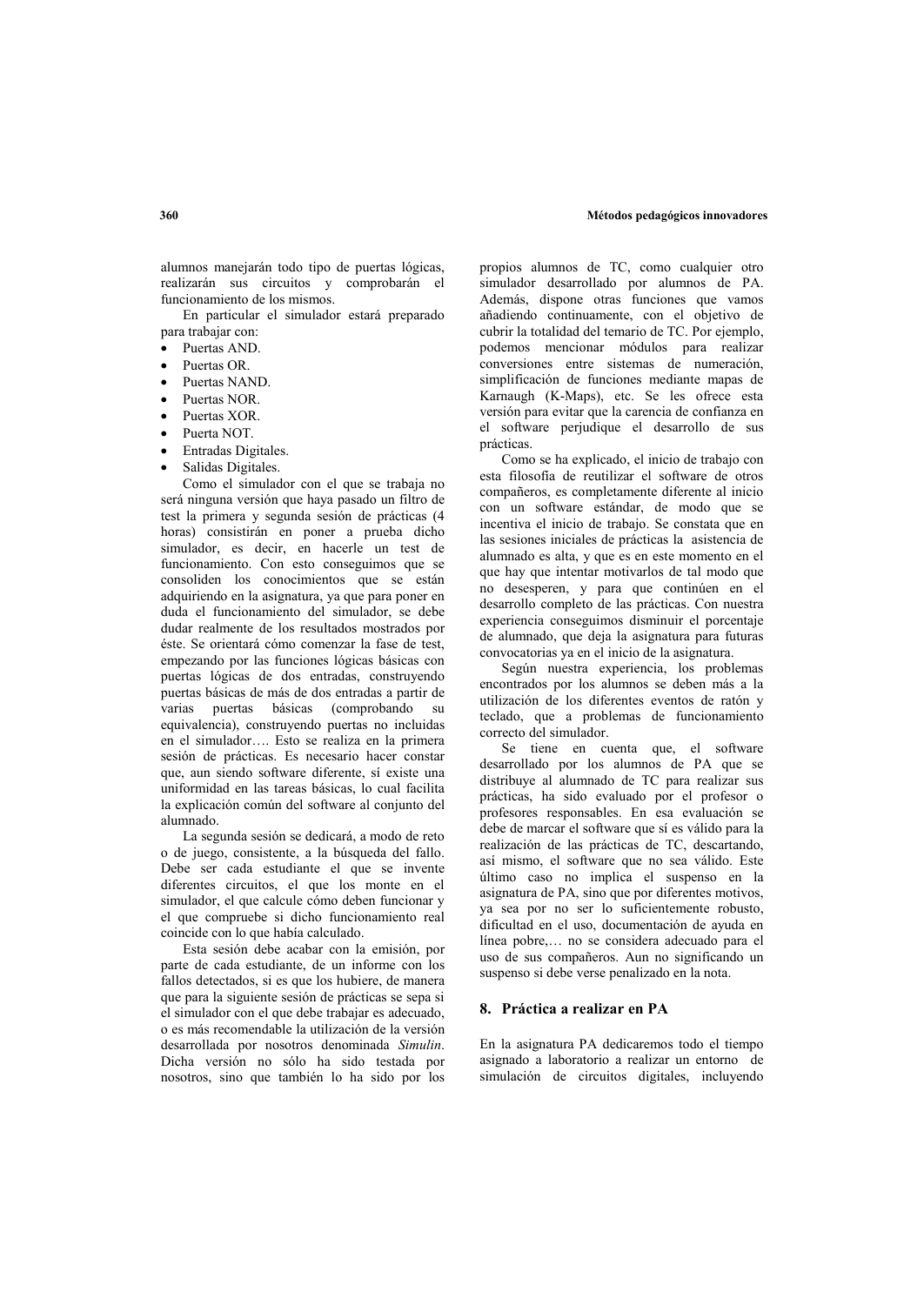## IX Jornadas de Enseñanza Universitaria de la Informática

puertas lógicas. circuitos secuenciales y combinacionales, dotado de las características básicas de las que consta cualquier simulador de este tipo. Debe de cumplir, por tanto, con las características mencionadas para el simulador utilizado en el desarrollo de las prácticas de TC y por supuesto debe cumplir con unas reglas fijadas, puesto que, como va hemos dicho, este software de simulación será utilizado por sus compañeros de TC.

La práctica realmente se desarrolla en dos fases claramente diferenciadas. En la primera de ellas se realizará un simulador modo texto, v tendrá las siguientes características:

- Permite todos los tipos de puertas antes mencionados.
- Todas las puertas lógicas, excepto la NOT, pueden tener dos ó más entradas.
- Los circuitos se construyen de forma programada, esto es, para implementar un circuito distinto tendremos que modificar el código fuente y recompilar.
- · Obtención de la función lógica equivalente en notación prefija, como mecanismo de comprobación del circuito.
- Obtención de la tabla de verdad para la comprobación de resultados.

En la segunda fase, se dotará al simulador de una interfaz gráfica, la cual ya será la versión utilizable por sus compañeros en la asignatura TC. En esta versión se debe añadir las herramientas para visualizar las puertas, las conexiones y los módulos de entrada y salida a modo de circuito digital convencional, así como la creación de circuitos mediante el ratón y presentación gráfica de resultados (tabla de verdad).

La distribución de las prácticas en estas dos fases es importante, va que se debe empezar desde la primera sesión con la realización del simulador, y, sin embargo, no será hasta avanzado la mitad del cuatrimestre cuando se adquieran los conocimientos básicos para el desarrollo del entorno gráfico. Por tanto, la base de la programación de las clases necesarias se debe ir desarrollando de manera que pueda ir probándose su corrección de algún modo, como por ejemplo, obteniendo la función lógica equivalente o la tabla de verdad del circuito. Se desarrollará los diferentes objetos, de los que debe constar el simulador, a nivel de comportamiento lógico y cómo relacionarlos con el resto de objetos, así

como los módulos de obtención de resultados. Esta parte se puede desarrollar completamente prescindiendo del entorno gráfico y con la avuda para la depuración de un lenguaje texto de simulación. Finalizada esta parte de desarrollo va se dispone de los conocimientos necesarios para dotar a los objetos de su característica gráfica, y la construcción de aplicaciones gráficas.

Como acabamos de decir. la primera parte de la práctica implementa todas las funciones, y es maneiable en modo texto. Tenemos que reseñar que sería aconsejable que el alumnado dedujera por sí mismo los esquemas de realización, va que es una de las fases importantes en la realización de un proyecto, pero como esto supone un problema, se les ofrece una guía de cómo ir realizando el trabajo. El modo de utilizar las herramientas gráficas va es una parte más creativa, en la cual puede aportar más ideas y contribuciones propias, fase en la cual no se ofrece guía de realización. Por último, la documentación de utilización del software está incluida en las tareas a realizar, y debe estar incluido en el software de simulación. de forma que el usuario posterior tendrá toda la documentación necesaria en el paquete de dietribución

En la evaluación de la práctica de PA debe de tenerse presente el hecho de que el software ha de poder reutilizarse, y es aquí donde se evitan los posibles problemas graves de reutilización del código. El código que cumple unas condiciones básicas es preparado para la realización de las prácticas de TC del siguiente curso. Puesto que la asignatura PA es de segundo curso, y TC es de primero, dispondremos de un mismo software de simulación para aproximadamente dos grupos (cuatro personas). Una opción que se desechó por problemas en el mantenimiento de las aulas de informática era instalar una versión diferente en cada ordenador del aula.

### 9. Posibles mejoras

Una posible modificación que nos gustaría realizar en este planteamiento, es poder dejar a aquellos estudiantes aventajados que tienen las ideas muy claras, y un concepto diferente de cómo debe ser el simulador, libertad para la confección del mismo. Ello sólo sería posible, y desde nuestro punto de vista recomendable, si el tiempo disponible permitiera la confección de una ayuda